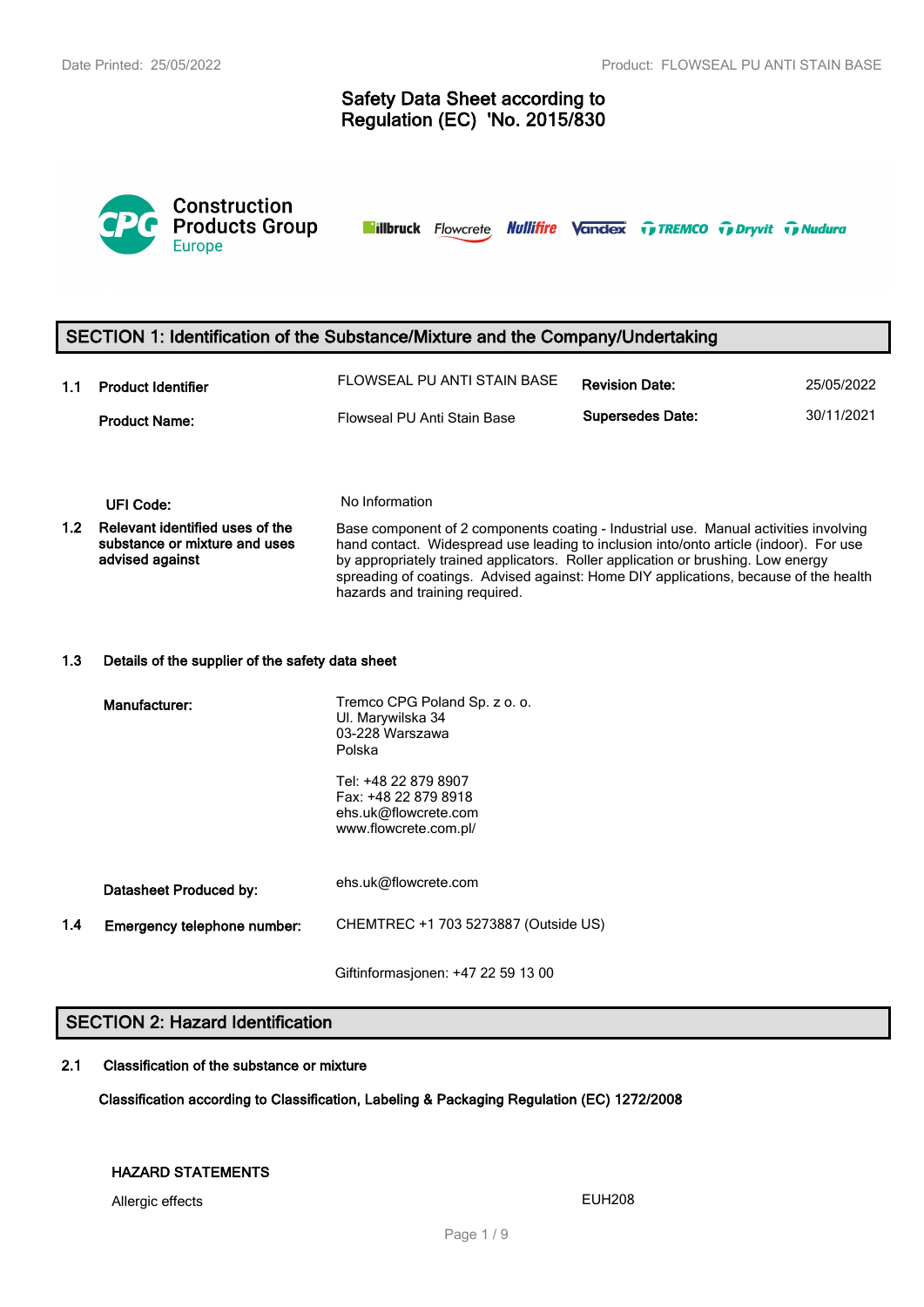### **2.2 Label elements**

### **Symbol(s) of Product**

No Hazard Symbols Exist

### **Signal Word**

None

### **Named Chemicals on Label**

None

## **HAZARD STATEMENTS**

Allergic effects

EUH208 Contains Reaction mass of: 5-chloro-2-methyl-4 isothiazolin-3-one [EC no. 247-500-7] and 2-methyl-2Hisothiazol-3-one [EC no. 220-239-6] (3:1). May produce an allergic reaction.

## **2.3 Other hazards**

No Information

## **Results of PBT and vPvB assessment:**

The product does not meet the criteria for PBT/VPvB in accordance with Annex XIII.

# **SECTION 3: Composition/Information On Ingredients**

### **3.2 Mixtures**

| Hazardous ingredients        |                  |         |                      |                        |
|------------------------------|------------------|---------|----------------------|------------------------|
| <b>Name According to EEC</b> | <b>EINEC No.</b> | CAS-No. | $\frac{96}{2}$       | <b>Classifications</b> |
| Propane-1,2-diol             | 200-338-0        | 57-55-6 | $2.5 - 10$           |                        |
|                              |                  |         |                      |                        |
| CAS-No.                      | <b>M-Factors</b> |         | <b>REACH Reg No.</b> |                        |
| 57-55-6                      |                  |         | 01-2119456809-23     |                        |
|                              |                  |         |                      |                        |

**Additional Information:** The text for CLP Hazard Statements shown above (if any) is given in Section 16.

# **SECTION 4: First-aid Measures**

### **4.1 Description of First Aid Measures**

**GENERAL NOTES:** When symptoms persist or in all cases of doubt seek medical advice. Show this safety data sheet to the doctor in attendance. Remove contaminated clothing and shoes.

**AFTER INHALATION:** Move to fresh air.

**AFTER SKIN CONTACT:** Use a mild soap if available. Wash off immediately with soap and plenty of water.

**AFTER EYE CONTACT:** Rinse thoroughly with plenty of water, also under the eyelids. Remove contact lenses. **AFTER INGESTION:** Gently wipe or rinse the inside of the mouth with water. Do NOT induce vomiting. Do not induce vomiting without medical advice. Never give anything by mouth to an unconscious person.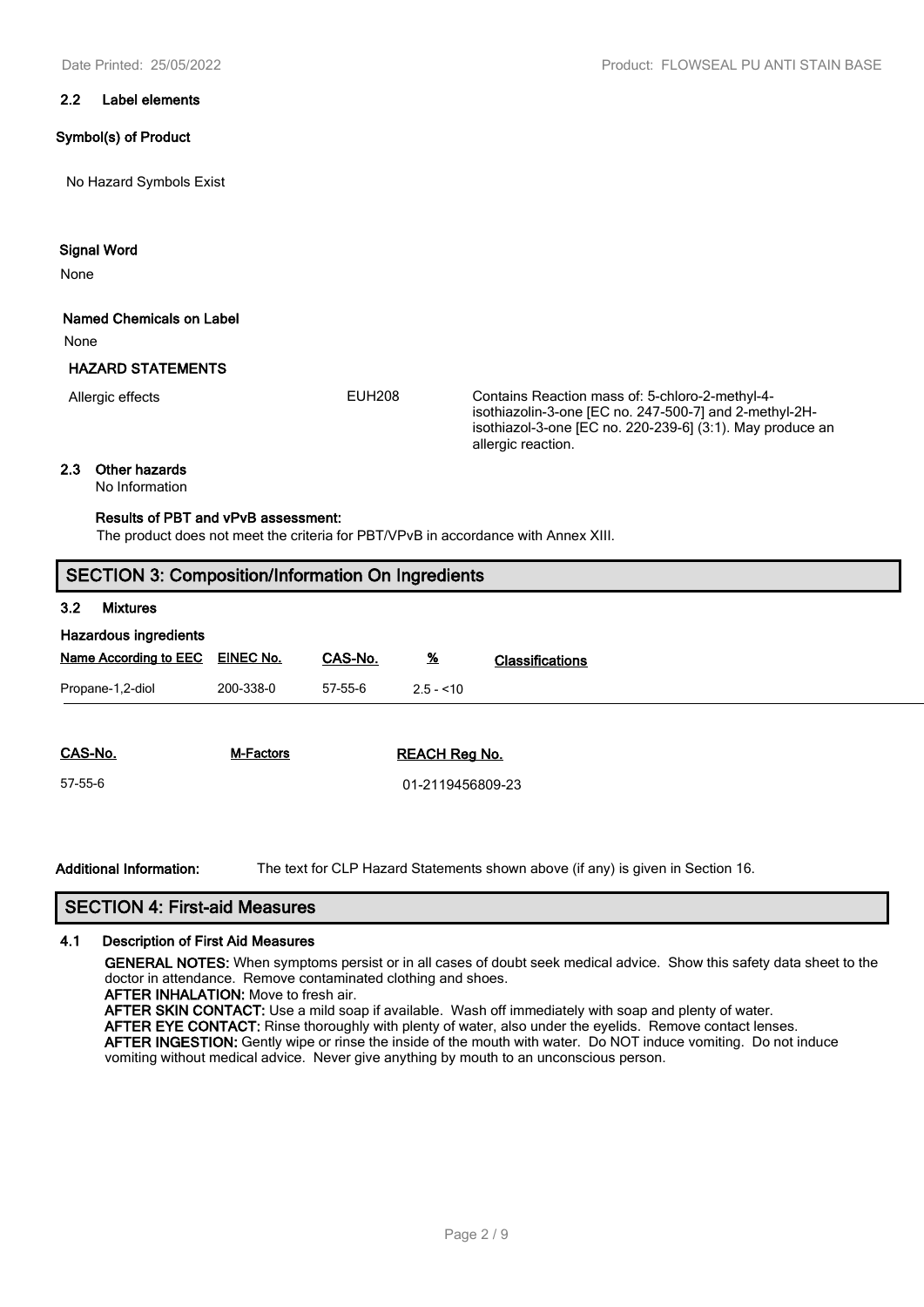#### **Self protection of the first aider:**

No action shall be taken involving any personal risk or without suitable training. It may be dangerous to the person providing aid to give mouth-to-mouth resuscitation. Wash contaminated clothing thoroughly with water before removing it, or wear gloves.

### **4.2 Most important symptoms and effects, both acute and delayed**

No Information

#### **4.3 Indication of any immediate medical attention and special treatment needed**

No information available on clinical testing and medical monitoring. Specific toxicological information on substances, if available, can be found in section 11.

# **SECTION 5: Fire-fighting Measures**

### **5.1 Extinguishing Media:**

Dry Chemical

**FOR SAFETY REASONS NOT TO BE USED:** Alcohol, Alcohol based solutions, any other media not listed above.

### **5.2 Special hazards arising from the substance or mixture**

No Information

# **5.3 Advice for firefighters**

Keep containers and surroundings cool with water spray. Fire will produce dense black smoke containing hazardous combustion products (see section 10). In the event of fire, wear self-contained breathing apparatus. High volume water jet. Do not use a solid water stream as it may scatter and spread fire. Hazardous decomposition products formed under fire conditions. Collect contaminated fire extinguishing water separately. This must not be discharged into drains. Use water spray, alcohol-resistant foam, dry chemical or carbon dioxide. None.

## **SECTION 6: Accidental Release Measures**

#### **6.1 Personal precautions, protective equipment and emergency procedures**

Ensure adequate ventilation. Use personal protective equipment. Keep people away from and upwind of spill/leak.

#### **6.2 Environmental precautions**

Do not allow material to contaminate ground water system. Prevent product from entering drains.

### **6.3 Methods and material for containment and cleaning up**

Prevent further leakage or spillage if safe to do so. Contain spillage, soak up with non-combustible absorbent material, (e.g. sand, earth, diatomaceous earth, vermiculite) and transfer to a container for disposal according to local / national regulations (see section 13). Refer to protective measures listed in sections 7 and 8.

#### **6.4 Reference to other sections**

**FURTHER INSTRUCTIONS:** Please refer to EU disposal requirements or country specific disposal requirements for this material. See Section 13 for further information.

# **SECTION 7: Handling and Storage**

### **7.1 Precautions for safe handling**

Use only in area provided with appropriate exhaust ventilation. Wear personal protective equipment. Use only in wellventilated areas.

Handle in accordance with good industrial hygiene and safety practice. Keep working clothes separately. Wash hands before breaks and at the end of workday. Keep away from food, drink and animal feeding stuffs. When using, do not eat, drink or smoke. Wash hands and face before breaks and immediately after handling the product.

### **7.2 Conditions for safe storage, including any incompatibilities**

**CONDITIONS TO AVOID:** Avoid temperatures above 40 °C, direct sunlight and contact with sources of heat. Do not freeze. **STORAGE CONDITIONS:** Do not freeze. Store at room temperature in the original container. Keep containers tightly closed in a dry, cool and well-ventilated place. Keep container closed when not in use. Store in a dry, well ventilated place away from sources of heat, ignition and direct sunlight.

### **7.3 Specific end use(s)**

Component of a resin flooring product. The mixing and application to be in accordance with the technical data sheets.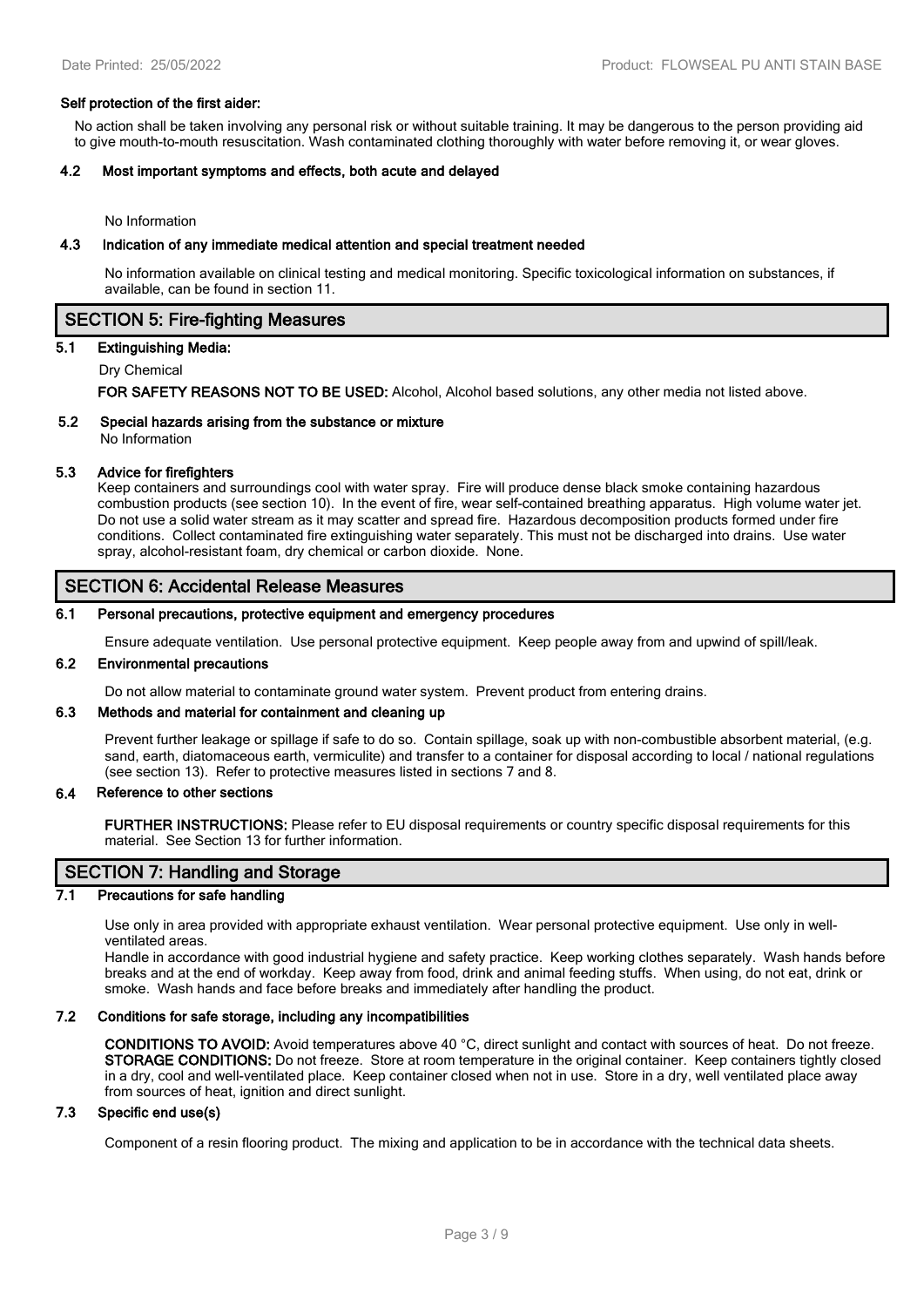# **SECTION 8: Exposure Controls/Personal Protection**

# **8.1 Control parameters**

**Ingredients with Occupational Exposure Limits (UK WELS)**

| <b>Name</b><br>Propane-1,2-diol | CAS-No.<br>57-55-6         | <b>LTEL ppm</b><br>150 | <b>STEL ppm</b> | STEL mg/m3 | LTEL mg/m3<br>474 |
|---------------------------------|----------------------------|------------------------|-----------------|------------|-------------------|
| <b>Name</b>                     | CAS-No.<br><b>OEL Note</b> |                        |                 |            |                   |
| Propane-1,2-diol                | 57-55-6                    |                        |                 |            |                   |

**FURTHER ADVICE:** Refer to the regulatory exposure limits for the workforce enforced in each country. Some components may not have been classified under the EU CLP Regulation.

### **8.2 Exposure controls**

## **Personal Protection**

**RESPIRATORY PROTECTION:** In case of insufficient ventilation wear suitable respiratory equipment.

**EYE PROTECTION:** Eye wash bottle with pure water. Safety glasses. Safety goggles. Safety glasses with side-shields conforming to EN 166.

**HAND PROTECTION:** Protective gloves. Take note of the information given by the producer concerning permeability and break through times, and of special workplace conditions (mechanical strain, duration of contact). Long sleeved clothing. Remove and wash contaminated clothing before re-use. Remove contaminated clothing and protective equipment before entering eating areas.

**OTHER PROTECTIVE EQUIPMENT:** No Information

**ENGINEERING CONTROLS:** As a rule, at least 5 air changes per hour are recommended at the workplace. Avoid contact with skin, eyes and clothing. Ensure adequate ventilation, especially in confined areas.

### **Chemical Name:**

**EC No.: CAS-No.:**

## **DNELs - Derived no effect level**

|            | Workers      |               |               |                 | Consumers    |               |               |                 |
|------------|--------------|---------------|---------------|-----------------|--------------|---------------|---------------|-----------------|
| Route of   | Acute effect | Acute effects | Chronic       | Chronic effects | Acute effect | Acute effects | Chronic       | Chronic effects |
| Exposure   | local        | systemic      | effects local | svstemic        | local        | svstemic      | effects local | systemic        |
| Oral       | Not required |               |               |                 |              |               |               |                 |
| Inhalation |              |               |               |                 |              |               |               |                 |
| Dermal     |              |               |               |                 |              |               |               |                 |

### **PNEC's - Predicted no effect concentration**

| <b>PNEC</b>         |  |  |
|---------------------|--|--|
|                     |  |  |
|                     |  |  |
|                     |  |  |
|                     |  |  |
| Food chain          |  |  |
|                     |  |  |
| soil (agricultural) |  |  |
|                     |  |  |
|                     |  |  |

# **SECTION 9: Physical and Chemical Properties**

| 9.1 | Information on basic physical and chemical properties |                |  |  |  |
|-----|-------------------------------------------------------|----------------|--|--|--|
|     | Appearance:                                           | White          |  |  |  |
|     | <b>Physical State</b>                                 | Liguid         |  |  |  |
|     | Odor                                                  | Slight         |  |  |  |
|     | Odor threshold                                        | Not determined |  |  |  |
|     |                                                       |                |  |  |  |

**pH**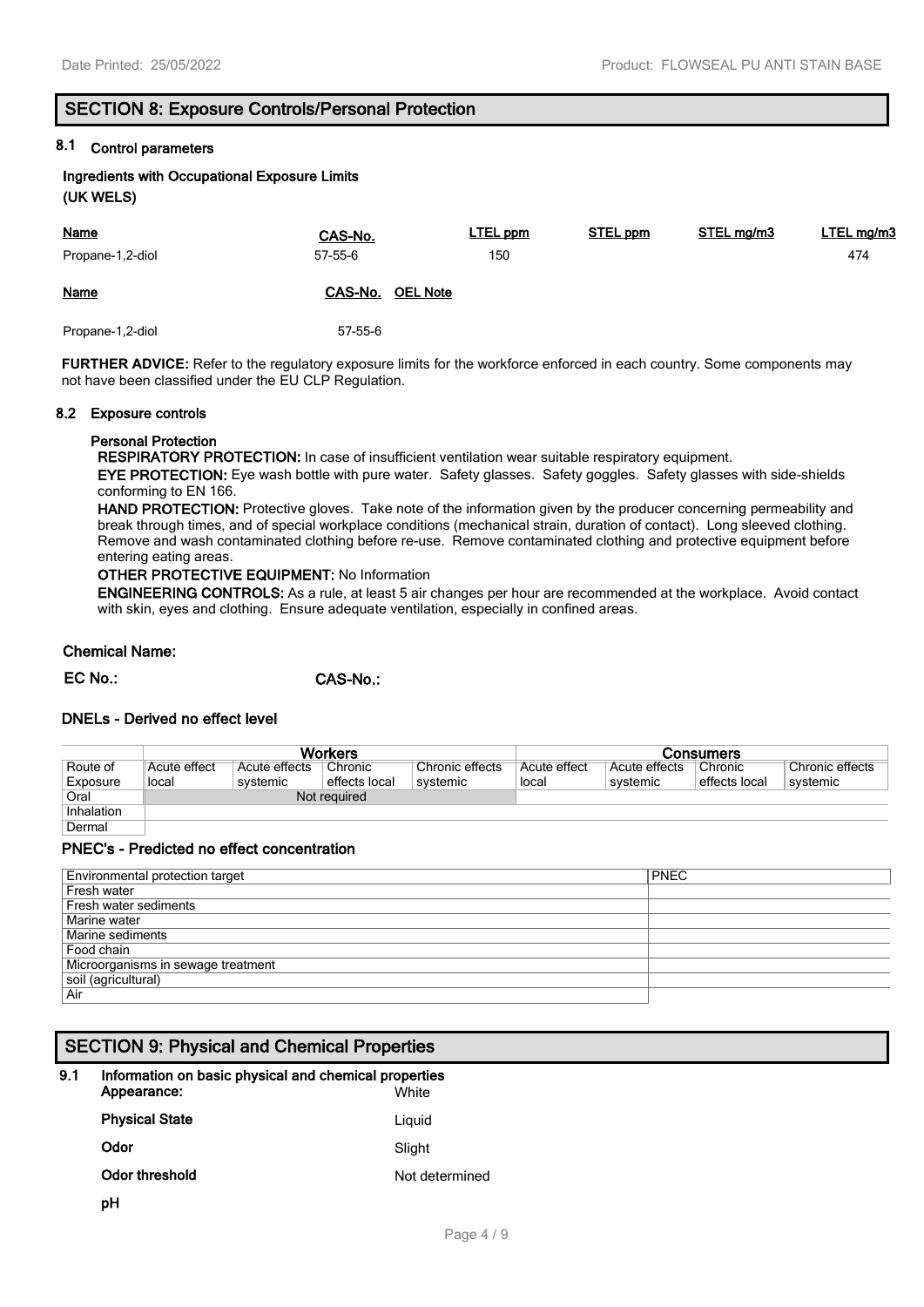|                                                 | ٥                        |
|-------------------------------------------------|--------------------------|
| Melting point / freezing point (°C)             | Not determined           |
| Boiling point/range (°C)                        | N.D. - N.D.              |
| Flash Point, (°C)                               | $>100^{\circ}$ C         |
| <b>Evaporation rate</b>                         | Not determined           |
| Flammability (solid, gas)                       | Not Applicable           |
| Upper/lower flammability or explosive<br>limits | Not determined           |
| <b>Vapour Pressure</b>                          | 23 hPa at $20^{\circ}$ C |
| <b>Vapour density</b>                           | Not determined           |
| <b>Relative density</b>                         | 1.03 at 20 °C            |
| Solubility in / Miscibility with water          | Soluble                  |
| Partition coefficient: n-octanol/water          | Not determined           |
| Auto-ignition temperature (°C)                  | Not Applicable           |
| Decomposition temperature (°C)                  | Not determined           |
| <b>Viscosity</b>                                | 20 s (DIN 53211/4).      |
| <b>Explosive properties</b>                     | Not Applicable           |
| <b>Oxidising properties</b>                     | Not Applicable           |
| Other information                               |                          |
| VOC Content g/l:                                | Not determined           |
| Specific Gravity (g/cm3)                        | 0.120                    |

 $\sim$ 

# **SECTION 10: Stability and Reactivity**

### **10.1 Reactivity**

**9.2** 

No reactivity hazards known under normal storage and use conditions.

### **10.2 Chemical stability**

Stable under normal conditions.

# **10.3 Possibility of hazardous reactions**

Hazardous polymerisation does not occur.

### **10.4 Conditions to avoid**

Avoid temperatures above 40 °C, direct sunlight and contact with sources of heat. Do not freeze.

# **10.5 Incompatible materials**

No Information

### **10.6 Hazardous decomposition products**

In case of fire **hazardous decomposition products** may be produced such as**:** Carbon monoxide, carbon dioxide and unburned hydrocarbons (smoke).

# **SECTION 11: Toxicological Information**

### **11.1 Information on toxicological effects**

### **Acute Toxicity:**

| Oral LD50:       | No information available. |
|------------------|---------------------------|
| Inhalation LC50: | No information available. |
|                  |                           |
| Irritation:      | No information available. |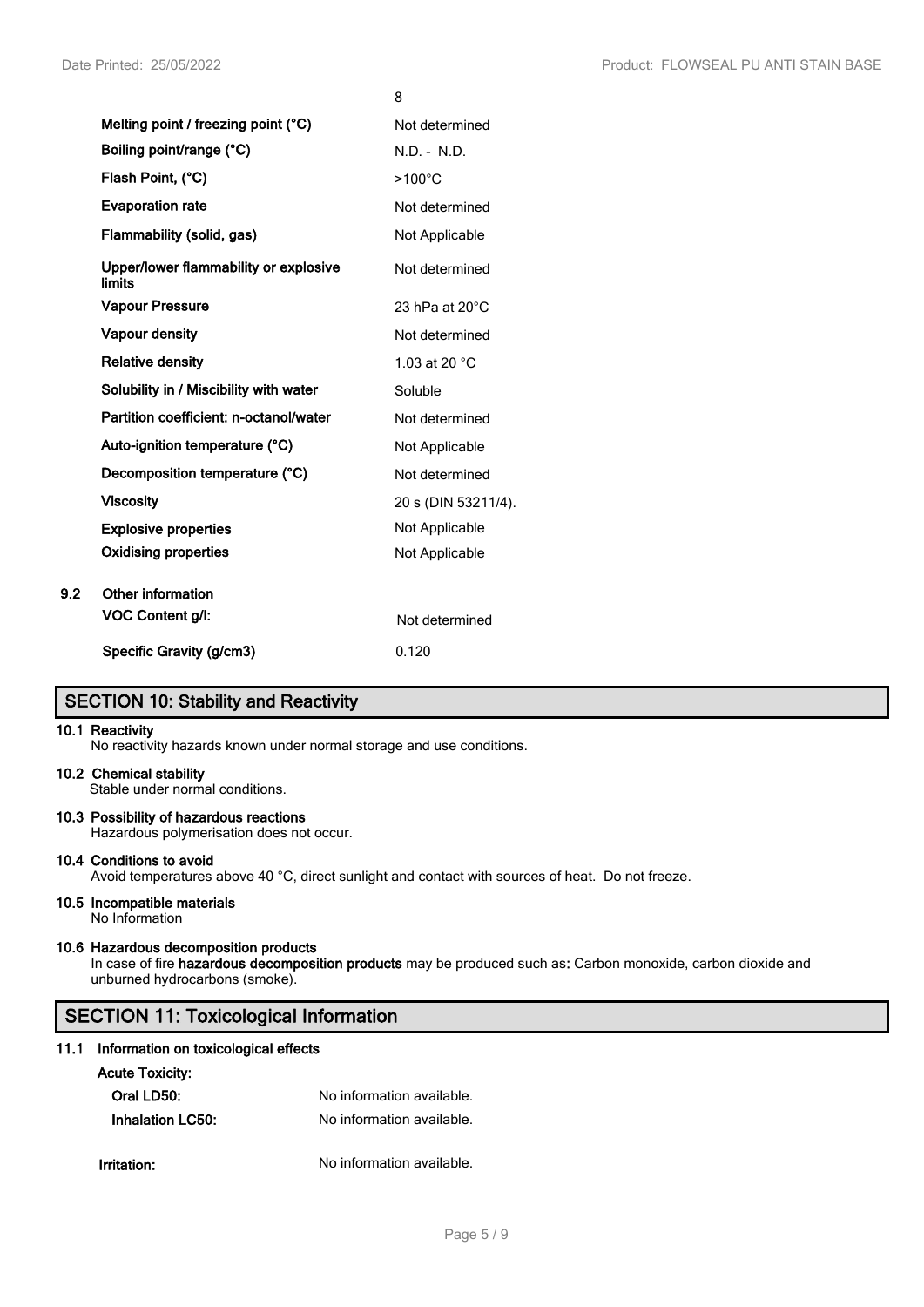| Corrosivity:               | No information available. |
|----------------------------|---------------------------|
| Sensitization:             | No information available. |
| Repeated dose toxicity:    | No information available. |
| Carcinogenicity:           | No information available. |
| Mutagenicity:              | No information available. |
| Toxicity for reproduction: | No information available. |
| STOT-single exposure:      | No information available. |
| STOT-repeated exposure:    | No information available. |
| <b>Aspiration hazard:</b>  | No information available. |

**If no information is available above under Acute Toxicity then the acute effects of this product have not been tested. Data on individual components are tabulated below:**

# **Additional Information:**

No Information

|         | <b>SECTION 12: Ecological Information</b>     |                              |                  |                |                                                                                    |  |  |  |
|---------|-----------------------------------------------|------------------------------|------------------|----------------|------------------------------------------------------------------------------------|--|--|--|
| 12.1    | Toxicity:                                     |                              |                  |                |                                                                                    |  |  |  |
|         | EC50 48hr (Daphnia):                          |                              | No information   |                |                                                                                    |  |  |  |
|         |                                               | IC50 72hr (Algae):           | No information   |                |                                                                                    |  |  |  |
|         |                                               | LC50 96hr (fish):            | No information   |                |                                                                                    |  |  |  |
|         | 12.2 Persistence and degradability:           |                              | No information   |                |                                                                                    |  |  |  |
| 12.3    | <b>Bioaccumulative potential:</b>             |                              | No information   |                |                                                                                    |  |  |  |
| 12.4    | Mobility in soil:                             |                              | No information   |                |                                                                                    |  |  |  |
| 12.5    | <b>Results of PBT and vPvB</b><br>assessment: |                              |                  |                | The product does not meet the criteria for PBT/VPvB in accordance with Annex XIII. |  |  |  |
| 12.6    |                                               | Other adverse effects:       | No information   |                |                                                                                    |  |  |  |
| CAS-No. |                                               | <b>Name According to EEC</b> | <b>EC50 48hr</b> | IC50 72hr      | <b>LC50 96hr</b>                                                                   |  |  |  |
| 57-55-6 |                                               | Propane-1,2-diol             | No information   | No information |                                                                                    |  |  |  |

# **SECTION 13: Disposal Considerations**

**13.1 WASTE TREATMENT METHODS:** If recycling is not practicable, dispose of in compliance with local regulations. Empty containers should be taken to an approved waste handling site for recycling or disposal.

**European Waste Code:** No Information<br> **Packaging Waste Code:** 150110 **Packaging Waste Code:**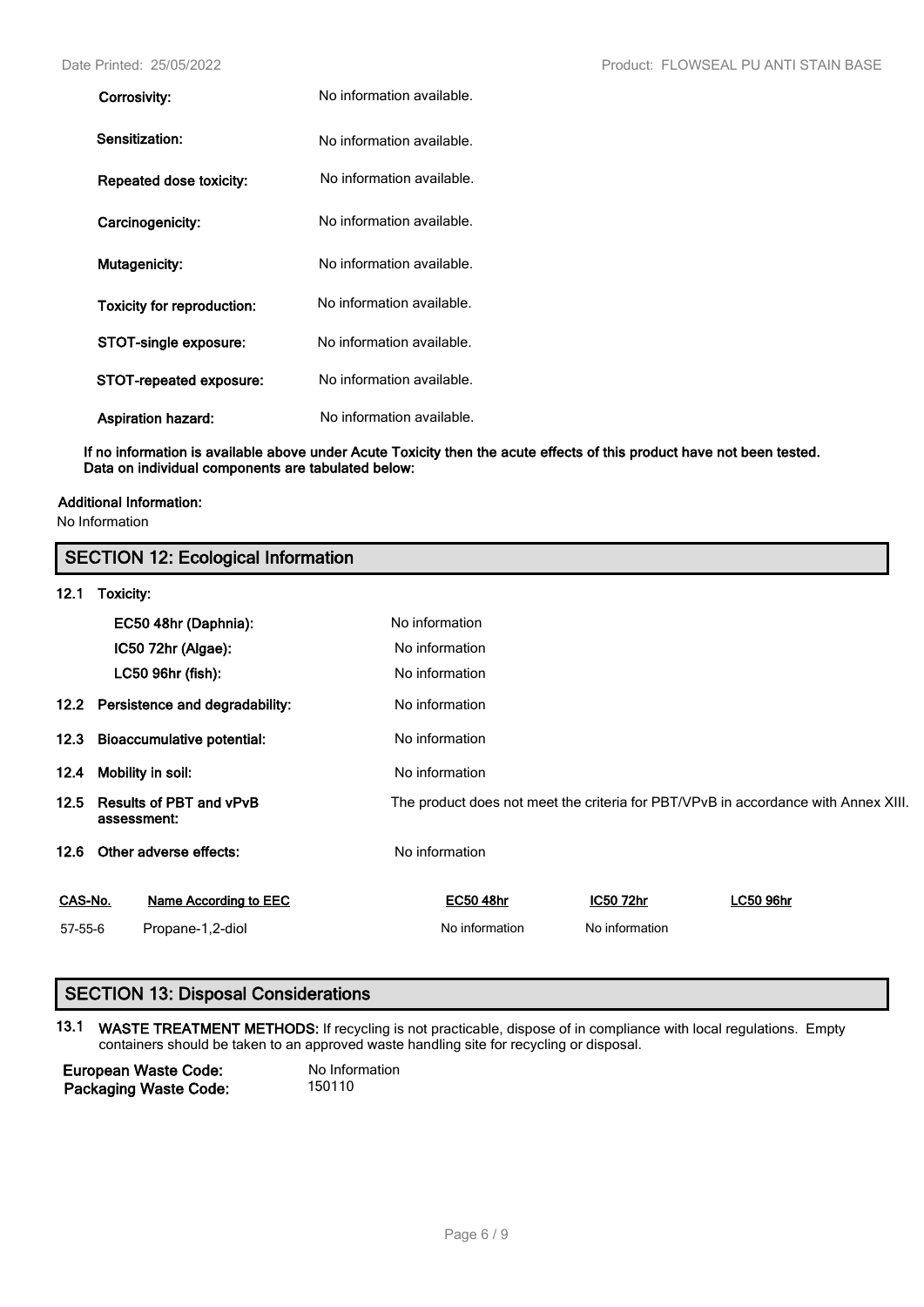# **SECTION 14: Transport Information**

| 14.1 | UN number                                                                   | Not applicable                                                                             |
|------|-----------------------------------------------------------------------------|--------------------------------------------------------------------------------------------|
|      | 14.2 UN proper shipping name                                                | Not regulated for transport according to U.S. DOT, ADR/RID, IMDG, and<br>IATA regulations. |
|      | Technical name                                                              | Not applicable                                                                             |
|      | 14.3 Transport hazard class(es)                                             | Not applicable                                                                             |
|      | Subsidiary shipping hazard                                                  | Not applicable                                                                             |
|      | 14.4 Packing group                                                          | Not applicable                                                                             |
| 14.5 | <b>Environmental hazards</b>                                                | Not applicable                                                                             |
|      | 14.6 Special precautions for user                                           | Not applicable                                                                             |
|      | EmS-No.:                                                                    | Not applicable                                                                             |
| 14.7 | Transport in bulk according to Annex II of<br>MARPOL 73/78 and the IBC code | Not applicable                                                                             |

# **SECTION 15: Regulatory Information**

### **15.1 Safety, health and environmental regulations/legislation for the substance or mixture:**

**National Regulations:**

| <b>Denmark Product Registration Number:</b>                                                     | Not available  |
|-------------------------------------------------------------------------------------------------|----------------|
| Danish MAL Code:                                                                                | 00-1(1993)     |
| Danish MAL Code - Mixture:                                                                      | Not available  |
| <b>Sweden Product Registration Number:</b>                                                      | Not available  |
| <b>Norway Product Registration Number:</b>                                                      | Not available  |
| <b>Germany WGK Class:</b>                                                                       | Not available  |
| Directive 2004/42/CE :                                                                          | Not available  |
| Covered by Directive 2012/18/EC (Seveso III):                                                   | Not applicable |
| Restrictions to product or to substances according<br>to Annex XVII, Regulation (CE) 1907/2006: | Not applicable |

### **Annex XIV - Authorisation List:**

**CAS-No. Name According to EEC**

Not Applicable

**SVHC - Substances of very high concern (Candidate List):**

# **CAS-No. Name According to EEC**

Not Applicable

# **15.2 Chemical Safety Assessment:**

No Chemical Safety Assessment has been carried out for this substance/mixture by the supplier.

# **SECTION 16: Other Information**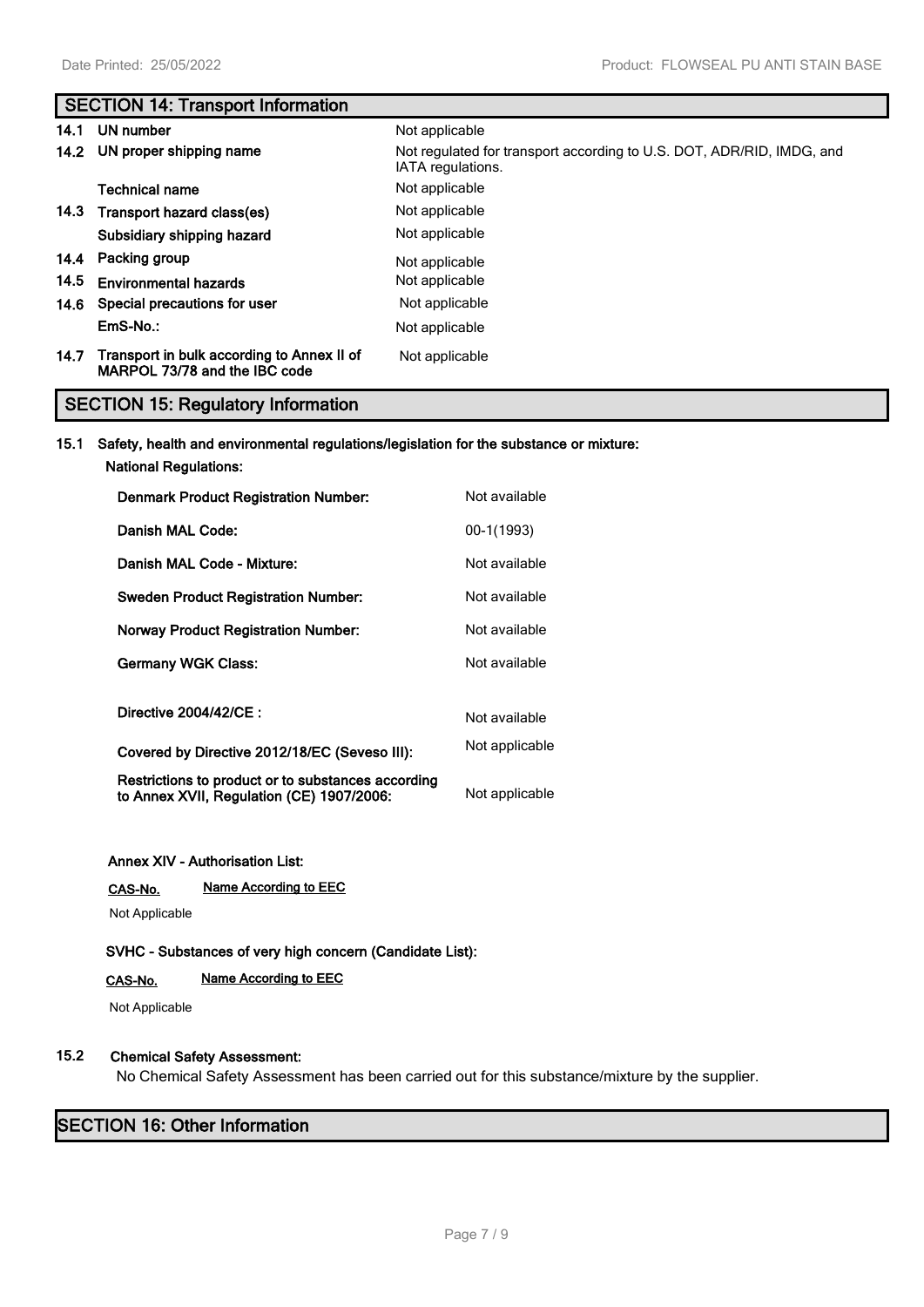### **Text for CLP Hazard Statements shown in Section 3 describing each ingredient:**

This product is not classified as hazardous in accordance with EC Regulation 1272/2008/EC.

#### **Reasons for revision**

Composition Information Changed Substance and/or Product Properties Changed in Section(s): 09 - Physical and Chemical Properties 15 - Regulatory Information Revision Statement(s) Changed

This Safety Data Sheet (SDS) has been revised to meet the new EU CLP requirements. There have been both formatting and content changes based on the CLP classification (if applicable), please review each section of the SDS for specific changes.

List of References:

This Safety Data Sheet was compiled with data and information from the following sources:

The Ariel Regulatory Database provided by the 3E Corporation in Copenhagen, Denmark; European Union Commission Regulation No. 1907/2006 on REACH as amended within Commission Regulation (EU) 2015/830; European Union (EC) Regulation No. 1272/2008 on the classification, labelling and packaging of substances and mixtures (CLP Requlation) and subsequent technical progress adaptations (ATP); EU Council Decision 2000/532/EC and its Annex entitled "List of Wastes".

Acronym & Abbreviation Key:

| CLP                              | Classification, Labeling & Packaging Regulation                              |
|----------------------------------|------------------------------------------------------------------------------|
| EC                               | European Commission                                                          |
| EU                               | European Union                                                               |
| US                               | United States                                                                |
| CAS                              | Chemical Abstract Service                                                    |
| EINECS                           | European Inventory of Existing Chemical Substances                           |
| REACH                            | Registration, Evaluation, Authorization of Chemicals Regulation              |
| <b>GHS</b>                       | Globally Harmonized System of Classification and Labeling of Chemicals       |
| LTEL                             | Long term exposure limit                                                     |
| STEL                             | Short term exposure limit                                                    |
| OEL                              | Occupational exposure limit                                                  |
| ppm                              | Parts per million                                                            |
| mq/m3                            | Milligrams per cubic meter                                                   |
| TLV                              | Threshold Limit Value                                                        |
| ACGIH                            | American Conference of Governmental Industrial Hygienists                    |
| OSHA                             | Occupational Safety & Health Administration                                  |
| PEL                              | Permissible Exposure Limits                                                  |
| <b>VOC</b>                       | Volatile organic compounds                                                   |
| g/1                              | Grams per liter                                                              |
| mg/kg                            | Milligrams per kilogram                                                      |
| N/A                              | Not applicable                                                               |
| LD50                             | Lethal dose at 50%                                                           |
| LC50                             | Lethal concentration at 50%                                                  |
| EC50                             | Half maximal effective concentration                                         |
| IC50                             | Half maximal inhibitory concentration                                        |
| PBT                              | Persistent bioaccumulative toxic chemical                                    |
| vPvB                             | Very persistent and very bioaccumulative                                     |
| EEC                              | European Economic Community                                                  |
| ADR                              | International Transport of Dangerous Goods by Road                           |
| <b>RID</b>                       | International Transport of Dangerous Goods by Rail                           |
| UN                               | United Nations                                                               |
| IMDG                             | International Maritime Dangerous Goods Code                                  |
| <b>IATA</b>                      | International Air Transport Association                                      |
| MARPOL                           | International Convention for the Prevention of Pollution From Ships, 1973 as |
| modified by the Protocol of 1978 |                                                                              |
| <b>IBC</b>                       | International Bulk Container                                                 |
| RTI                              | Respiratory Tract Irritation                                                 |
|                                  |                                                                              |